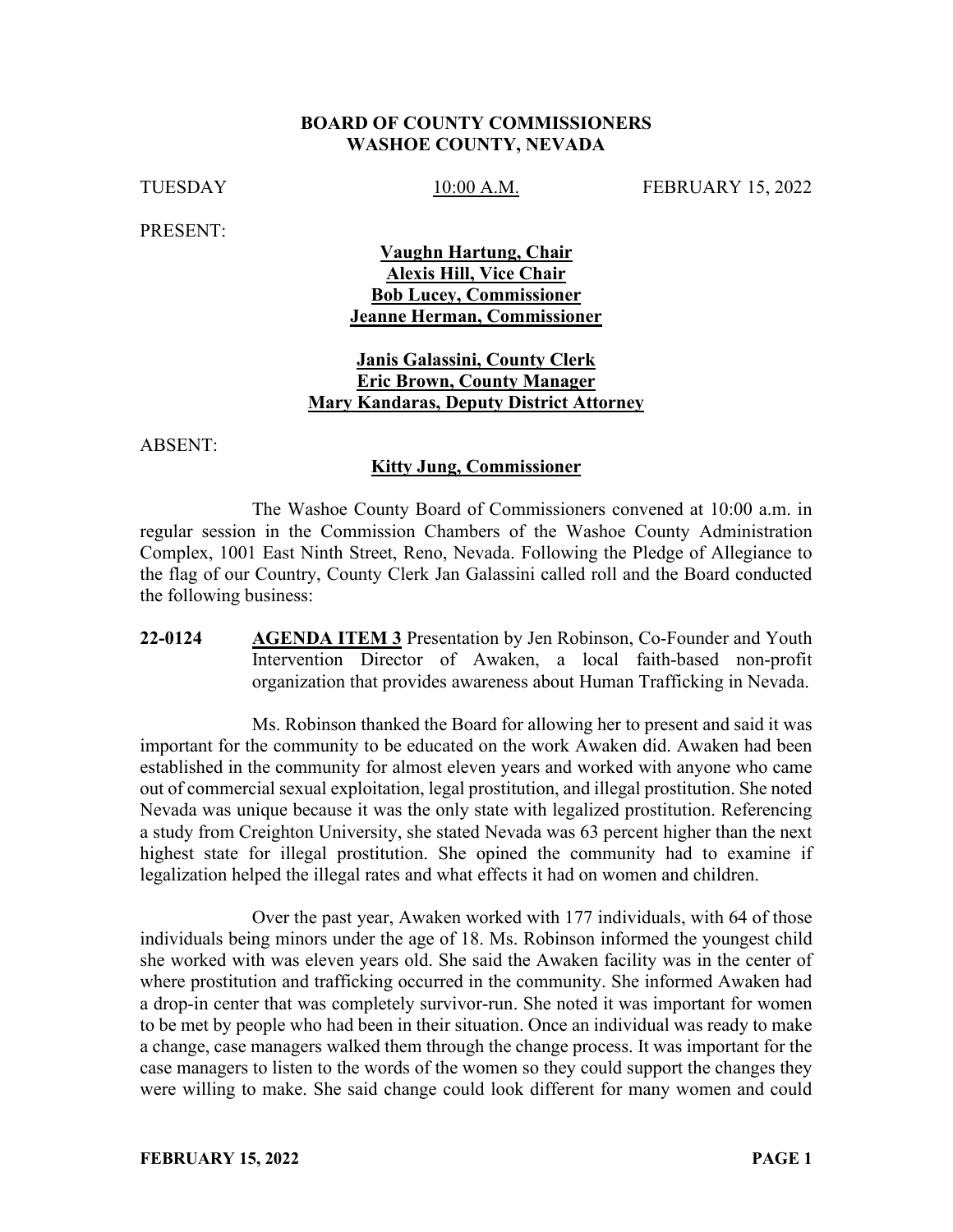include things like job readiness programs, going back to school, social development, training mentorship, or getting their children back.

Awaken had an education center for teens with an online school setting. Ms. Robinson explained many girls struggled with returning to a public education setting and preferred an online setting. When the public schools went to online learning during Covid-19, Awaken opened their education center. She said the education center was run by an educator, and tutors came in weekly to assist with specialty subjects. She noted the teens were involved in fun activities to form a bond with each other and build camaraderie. It was important, she commented, to give the teens fun and laughter because most of them had missed out on a childhood.

For women who were ready to live on their own, Awaken had transitional housing available. The housing was available for women to stay in for periods of six months to two years. Ms. Robinson said Awaken provided services for women and children and if there were services Awaken could not provide, they would help women find those resources in the community. She opined Awaken was a safe place, no matter where someone was in their healing process. Chair Hartung thanked Ms. Robinson for the work she did and expressed his support of Awaken's mission.

Vice Chair Hill thought it was great the community was able to learn more about Awaken. She reminded that the Board was committed to getting people housed and wondered how they could support Awaken's efforts for housing. Ms. Robinson said housing was Awaken's number one barrier for teens and adults. She said if a teen was not part of social services, there was no housing for them. She mentioned Awaken had staff to write housing grants and had just applied for the Continuum of Care Fund grant.

Ms. Robinson referenced Maslow's Hierarchy of Needs and said a person could not move higher on the pyramid without the safety and shelter needs met. She mentioned the women Awaken helped did not always fit in with other populations, such as domestic violence victims because their needs were unique, and the type of abuse was different. She said she would appreciate any additional resources the Board could provide to her. Vice Chair Hill asked Manager Eric Brown to connect Awaken with resources.

Commissioner Lucey noted Awaken had done volumes for the community. He wondered how Awaken addressed women who were resistant to help due to past trauma. He commented that the issue was something the Washoe County Human Services Agency had struggled with. Ms. Robinson commented that changes, even healthy changes, could be scary. She said often women would stay in their unhealthy situation because they knew what to expect and the unknown was scary. She said the healing journey was hard for women and that was what caused a high recidivism rate. Staff could not make the women want to change; they could only point them in the right direction.

Ms. Robinson thought it was important to provide traditional and nontraditional therapy at Awaken. Some therapies Awaken used were equine therapy, art therapy, and adventure therapy. She thought adventure therapy recreated a traumatic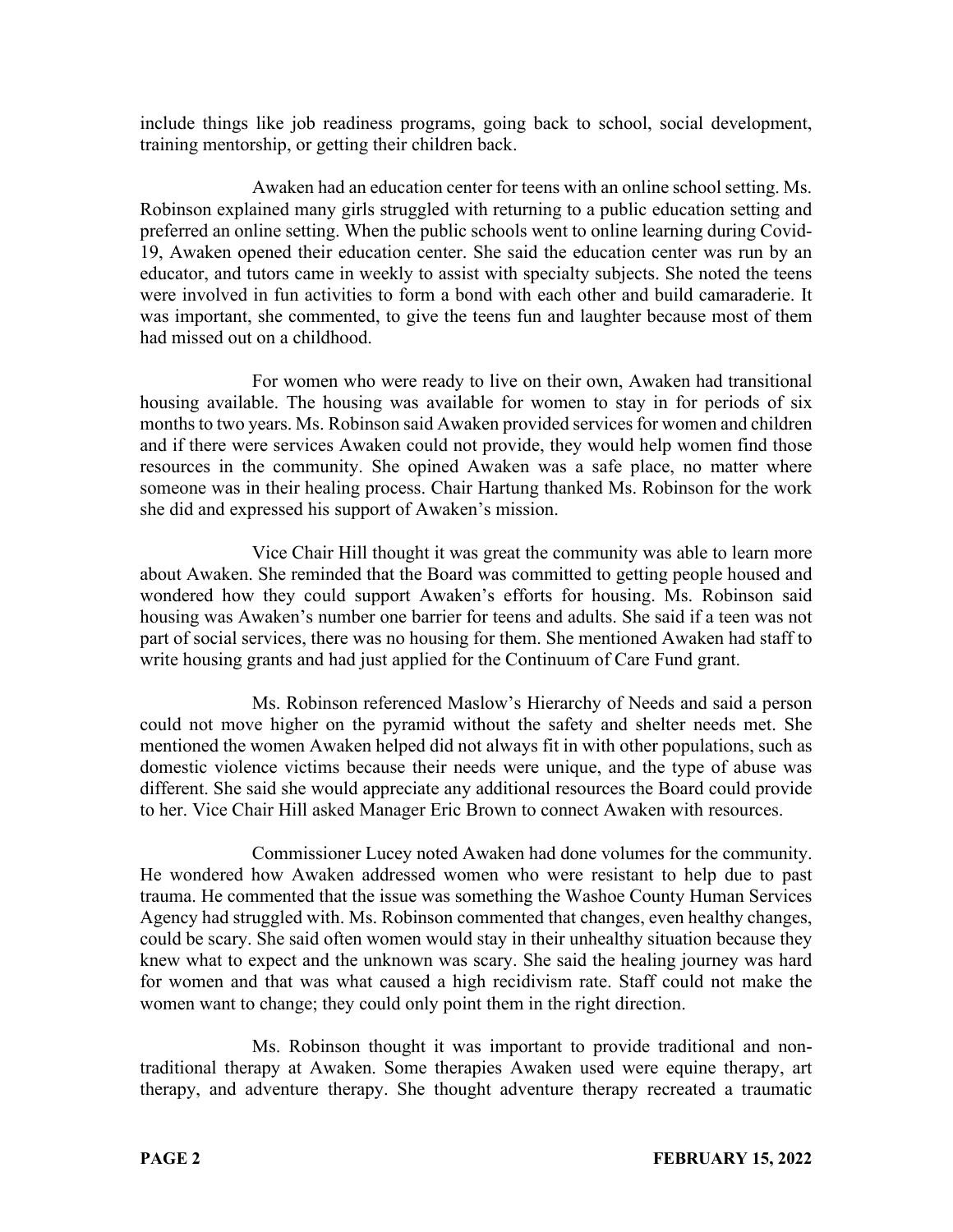experience the group could experience together to form a bond, which resulted in the brain wiring with healthy individuals. A therapist was brought along to help the individuals process the experience and bring them down from an emotional state. She noted Awaken used art therapy, meditation, and yoga to bring the individuals down from their heightened states. The women, she explained, did not like yoga because they did not like the feeling of being present with their bodies; they preferred to disassociate with their bodies. She said Awaken had two therapists on staff for the women, and one therapist for staff, because the work staff did could trigger their trauma and affect their work.

Commissioner Lucey noted human trafficking was a federal and state issue and asked if Awaken had experienced challenges getting federal grant dollars. He wondered how the Board could help Awaken procure federal dollars.

Ms. Robinson said Awaken had been very blessed with their funding. She mentioned Awaken was offered funding through the Violence Against Women Act (VAWA) and had originally declined the funding because Awaken did not want VAWA to dictate their outcomes. VAWA informed Awaken they wanted to support the work being done and Awaken decided to accept funds from VAWA around 2014. She explained Awaken began accepting funds through the Victims of Crime Act (VOCA) in 2015. She noted VOCA was a huge supporter of Awaken's case managers and drop-in center.

When the first transitional house opened, Awaken applied for their first federal fund through the Office for Victims of Crime. Ms. Robinson said Awaken had recently applied for three additional grants for outreach and housing opportunities. The community support, she mentioned, was incredible and a fundraiser the previous weekend raised over \$60,000. She continually saw the community step up to donate and get involved in Awaken. She opined Awaken was lucky to have the support of the community.

Commissioner Lucey mentioned the Department of Justice recently opened new programs for mental health through the American Rescue Plan Act funding. Health and Human Services had grants relating to mental health, he informed. He further suggested that Ms. Robinson reach out to Senators Catherine Cortez Masto and Jacky Rosen for help identifying community project grants.

Commissioner Herman was pleased to have met Ms. Robinson and thought she could assist Awaken. Commissioner Hartung said Awaken's services were important, and he was grateful for the assistance they provided to the community. He opined much of the community was unaware human trafficking occurred in the region.

There was no public comment or action taken on this item.

**22-0125 AGENDA ITEM 4** Presentation by Nick Johnson, Project Management Chief (NDOT), regarding the Nevada Department of Transportation's sustainable funding sources for roads and how Washoe County will fund road construction and maintenance as the fleet transitions away from fossil fuels.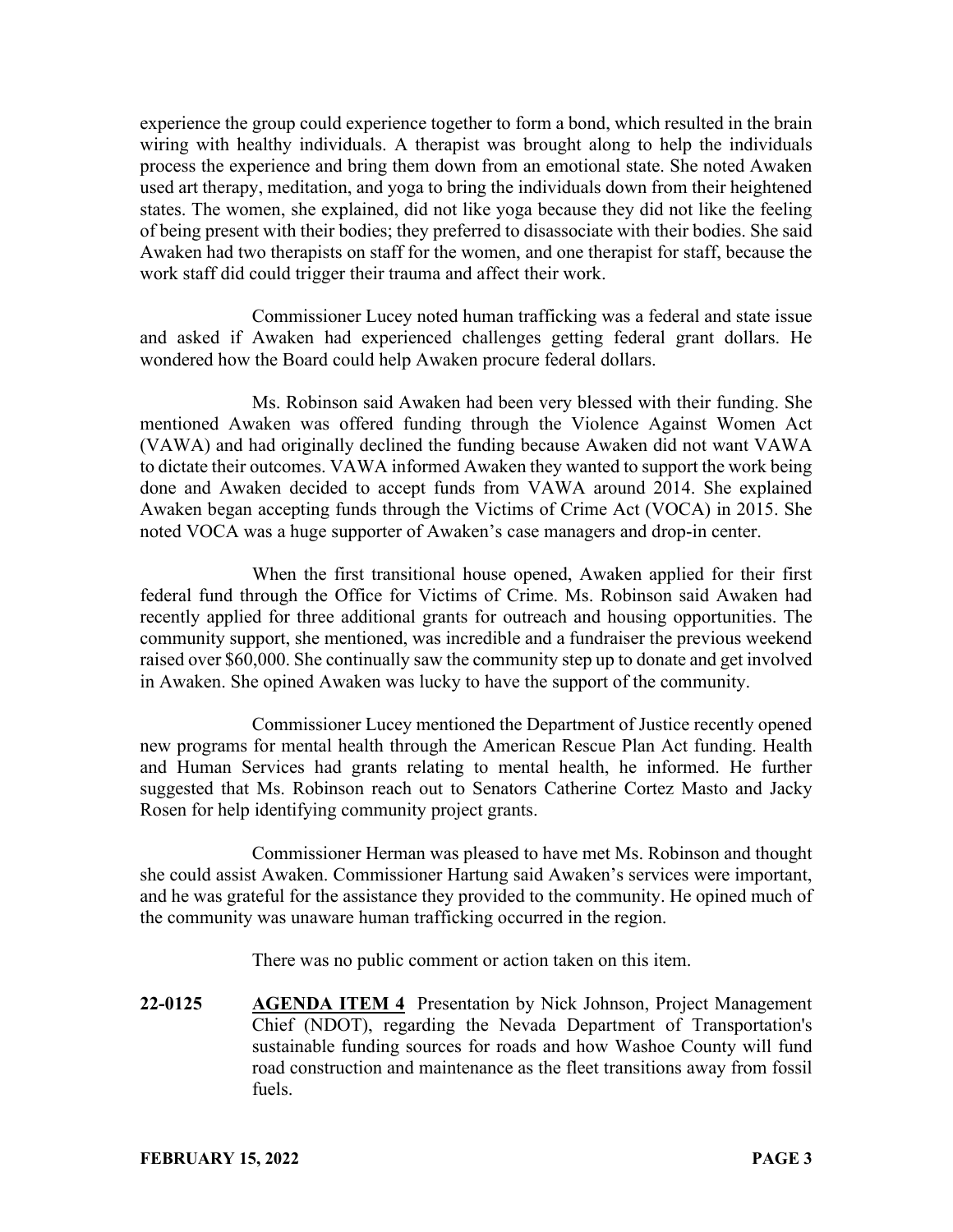Chair Hartung noted he and Commissioner Lucey saw the presentation at the Regional Transportation Commission (RTC), but he was glad Mr. Johnson was there to give the presentation to the rest of the Board.

Mr. Johnson said the study he would review was not a Nevada Department of Transportation (NDOT) study, but it was an ongoing study conducted by an advisory working group directed through Assembly Bill 413 from the last legislative session. He commented NDOT was directed to facilitate the process.

Mr. Johnson conducted a PowerPoint presentation and reviewed slides with the following titles: Agenda; Nevada's growing population; Gas tax; Counties; Transportation revenue; Erosion in gas tax; Sustainable Transportation; Legislature directed NDOT; Legislative study; Advisory Working Group; Meeting schedule; Transportation Revenue; AWG's Transportation Revenue; Guiding Principles; Revenue Mechanisms; Next steps; Study timeline and next steps; and More information.

Mr. Johnson informed that vehicle miles traveled had exceeded the population growth. Rising construction costs, such as inflation and material shortages made it harder to preserve existing infrastructure and construct new infrastructure. Due to the rising number of fuel-efficient and electric vehicles, the fuel tax that went into the highway fund was slowly decreasing.

The Advisory Working Group (AWG) was directed to look at the Utah Road User Charge (RUC) program and the Natural Resource Defense Council study. Mr. Johnson noted the Utah RUC program had been passed in Utah and taxed electric vehicles. He said a roster of the AWG members could be found on the website address listed on the last slide of the presentation. He said the AWG wanted to whittle down the list of revenue mechanisms being analyzed and how the mechanisms could be combined. The AWG convened the second Tuesday of every month for public meetings, and the meetings were streamed live on NDOT's YouTube channel.

Chair Hartung reminded the Board about the County's voter-approved gas tax, Regional Transportation Commission 5, and the Regional Road Impact Fee. He wondered how Clark County paid for its infrastructure and if they had a gas tax like Washoe County. Mr. Johnson said Clark County had an initiative like Washoe County's indexing of the gas tax.

Chair Hartung was frustrated with the County's level of spending on Washoe County infrastructure and thought it was disproportionate. He noted that Washoe County residents had funded much of the infrastructure, and he hoped whatever measures the AWG came up with would be voted on. Mr. Johnson said the purpose of the AWG was to provide a recommendation to the Legislature.

Vice Chair Hill mentioned she had previously seen the presentation through the Tahoe Transportation District. She was excited about the comprehensive way the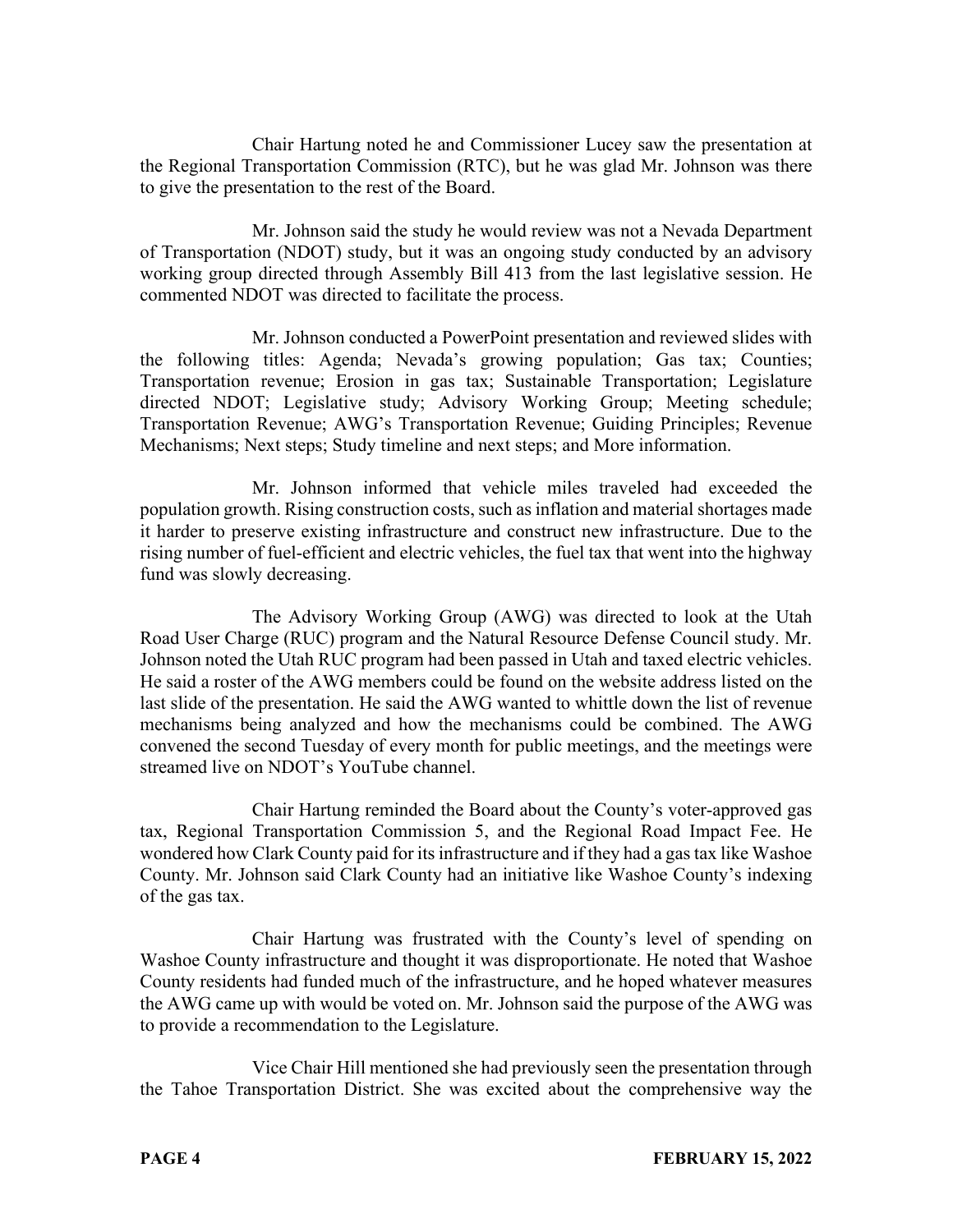funding sources were looked at. She noted there had been issues regarding the state highway fund being used for public transportation and wondered if the AWG had discussed flexibility for how the funds could be spent. Mr. Johnson responded that the committee had not had a discussion regarding that matter. He opined there was room for flexibility, but he said it would depend on what recommendation the AWG decided on. He said the AWG was taking many things into account.

Vice Chair Hill said Tahoe was looking at a regional revenue source and she was glad coordination was happening with NDOT. She looked forward to working with NDOT to ensure people were getting transported safely while conserving energy. Commissioner Herman noted her district was large and hoped the roads in District 5 would see an improvement. She said her constituents would be pleased to see roadway improvements and it was time to take care of the roads that had been neglected.

Commissioner Lucey noted that Washoe County differed from the other counties in Nevada because it had a large demographic urban core that represented approximately 136 square miles of the community; the remainder of the County was rural. He opined the RTC did a good job supporting connectors and arterials in the County, but roads in other parts of the state were in disrepair. He acknowledged all counties in the state agreed safety was the top priority and improvements needed to be made; however, the funding responsibility was not shared. He said because Clark County generated a lot of the sales tax, it left the other 16 counties to fend for themselves when it came to funds for road improvement. He was thankful Washoe County had the RTC, the Cities of Sparks and Reno, and tourism to help fund road improvement but noted smaller counties did not have that funding.

Commissioner Lucey gave the example of Gerlach City, where Burning Man was held, and noted it was one of the largest economic drivers in the community; yet Washoe County had to find funding and work with NDOT for repairs on the state road into Gerlach City. He commented there was never a substantial enough amount of money because there were always bigger projects that needed to be addressed. He opined discussions needed to be had regarding sustainability for all of Nevada, not just the large counties with a lot of money. He noted that Las Vegas had millions of people travel through it which added to their sales tax, which none of the other counties benefitted from.

Chair Hartung was concerned about the crossovers that could occur in the list of revenue mechanisms being analyzed. He thought there was a possibility for disproportionate taxes for many people. He said there was a huge need in the region for infrastructure that had not been addressed in many years. He was supportive of the AWG, but he hoped the AWG measures would come to the voters and not just the Legislature.

There was no public comment or action taken on this item.

**22-0126 AGENDA ITEM 5** Appearance and presentation by Dwayne Smith, P.E., Engineering and Capital Projects Division Director, Washoe County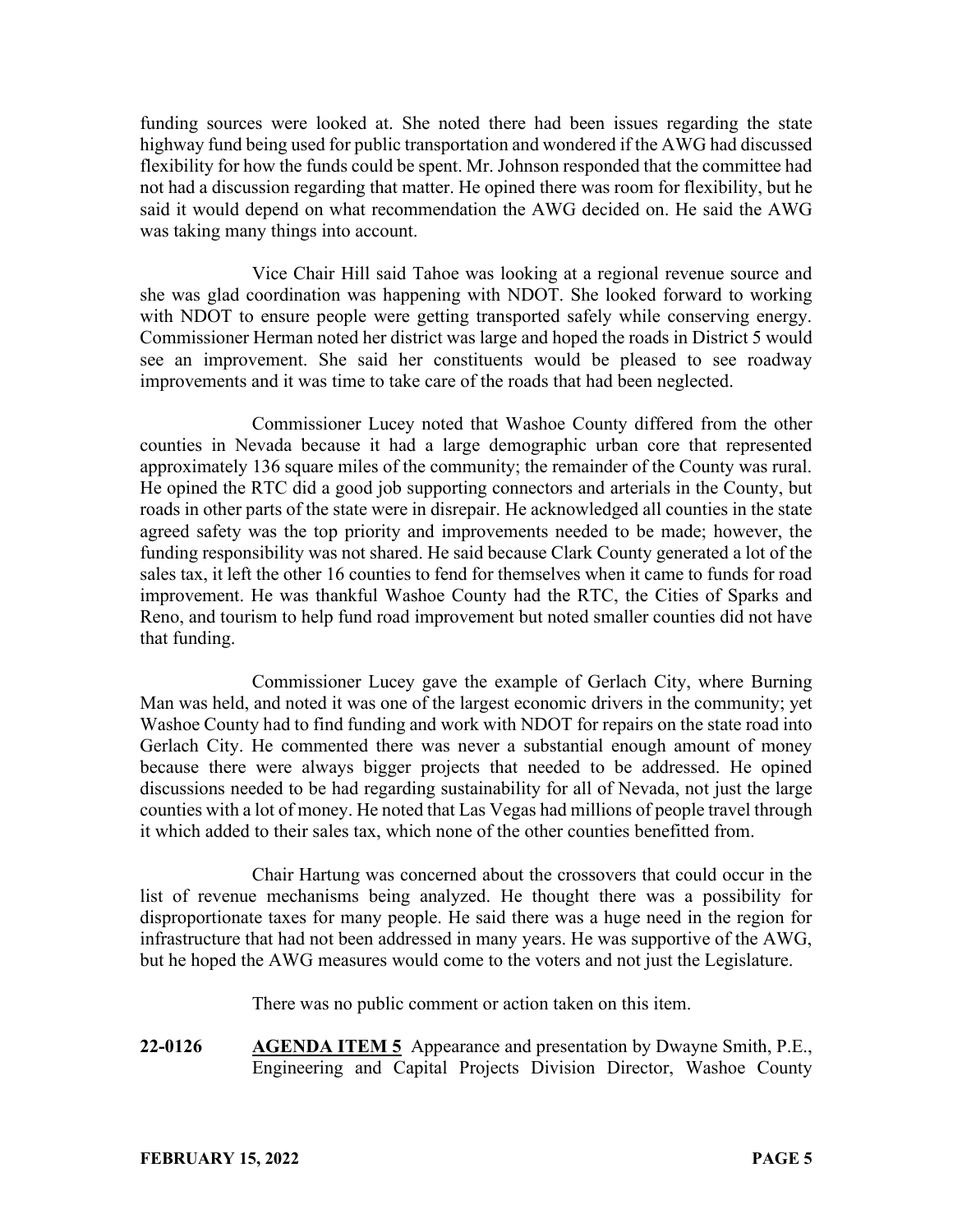Community Services Department, to provide an update regarding the response to the 2017 North Valleys Flooding. (All Commission Districts.)

Mr. Smith noted a significant amount of work had been done since he last updated the Board. He conducted a PowerPoint presentation and reviewed slides with the following titles: Washoe County Commission Directives; Update Items; Swan Lake Water Elevations; Flood Response Funding; HMGP Residential Property; Map; Temporary Barrier Removal; Photos; FEMA 100-Year Flood Plain; Map; Long-Term Mitigation; Stakeholders; Swan Lake Historic Lake Levels; and April 2019 Swan Lake.

Mr. Smith said staff used the Board's directives to shape initial and current responses to the 2017 flood events. He noted the stairstep down progression of the Swan Lake water elevations and said it was expected the levels would come down due to dry weather and drought impacts. The flood response funding included money from utilities to protect the Lemmon Valley wastewater treatment plan; however, many of the funds were used to follow the Board's directives for the benefit of the residents.

The Residential Purchase Program started as an application through the State to the Federal Emergency Management Agency (FEMA) in 2018. Mr. Smith said impacts from the lawsuit between the residents and the City of Reno caused a lot of changes to be made, such as a reduction in the number of houses purchased by the County in the first phase.

Mr. Smith commented the temporary barrier removal started once the water dropped to safe levels. He said the County restored conditions around the fence line while removing the barriers along the Lemmon Valley Elementary School. This, he noted, left the property better than staff found it. The remainder of the temporary barriers around the lake were in the process of being removed. He stated the work would not be complete until the County left the area better than they found it. The material in the HESCO barriers, he explained, was stockpiled and stored at the Silver Knolls pit to be used in the future. He said the County collaborated with the City of Reno to make sure their expectations were met for the roadside ditches along Lemmon Drive.

Mr. Smith noted staff recognized the importance of accurately providing flood risk information to the community. As the flood plain level changed, he said additional people would be impacted. Staff was committed to working with the potentially impacted community and FEMA in the process. He anticipated the process would take approximately 12 to 18 months to go through the FEMA update and work with the community partners to address their concerns.

Mr. Smith said good progress had been made on the long-term mitigation effects to reduce the flood risk for residents and protect the critical infrastructure. The efforts, he explained, included conditioning new development and updated policies from the Board and Reno City Council. In 2018, a matrix was developed consisting of alternatives that would bring benefits to the overall flood conditions in the Swan Lake area. He said the five alternatives in the matrix were: the purchase of residential properties;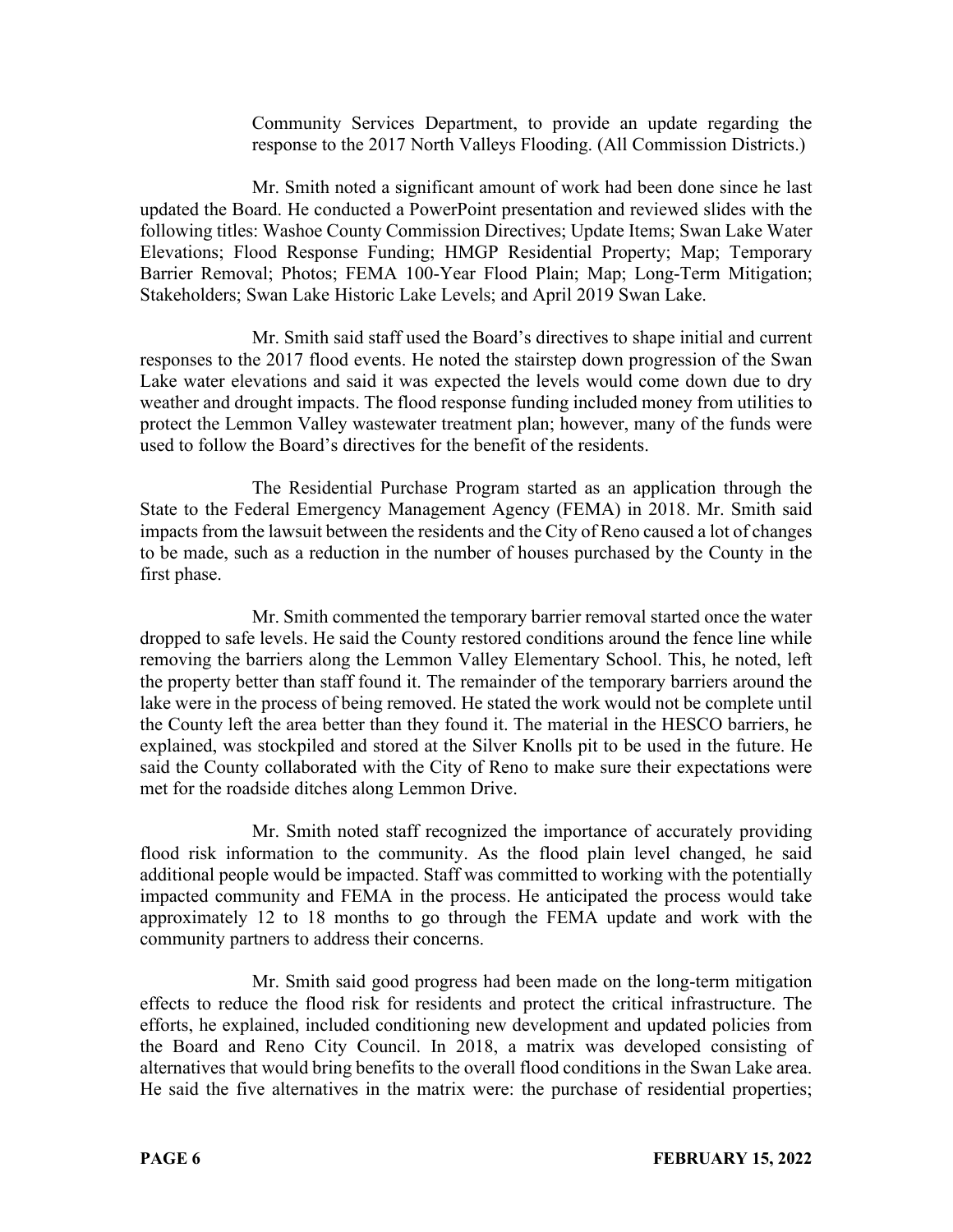diverting run-off from Peavine away from the lake; berms and levees; retention basins; and pumping out water from the Swan Lake area. The alternatives in the matrix were all focused on the Swan Lake Operation Plan. He informed staff had worked closely with the stakeholders on a plan.

Mr. Smith said the Regional Transportation Commission's (RTC) project to raise and straighten portions of Lemmon Drive aligned with policies the Board set forth. He noted during the flooding there had been concerns about the Lemmon Valley Water Reclamation Facility. He explained staff had researched a process where the flows were moved from the Lemmon Valley plant to the Reno Stead plant. He said staff would continue to bring projects to the Board for consideration.

Commissioner Herman explained she went to the National Association of Counties Legislative Conference in 2017 after the flood and was able to get congressmen to work on finding help for the flooding. She said the congressmen were able to get help from FEMA and the Corp of Engineers, as well as getting the HESCO barriers put in. She indicated her hesitation in removing the barriers was that the people in Lemmon Valley felt some protection with them in place. She received questions asking when the piles of refuse from the County's work around the flood area would be removed. She wondered if the Silver Lake drainage could be diverted into Swan Lake. She opined the water should be used somewhere rather than running indiscriminately into the Swan Lake Basin. Referencing the map in the presentation that represented the anticipated changes to the flood plain, she asked if the County would buy out all the homes in the flood plain or if they had some way to protect those properties.

Mr. Smith had heard residents were reaching out regarding the debris that was in place due to the County's construction project. He said the debris would be removed and cleaned up by the end of the following month, as indicated in his presentation. He reassured the community that staff would leave the area better than they had found it. Regarding Commissioner Herman's suggestion of the Silver Lake drainage diverted into Swan Lake, he mentioned the mitigation of future flood issues was a comprehensive and complicated solution because it was unknown when a flood would occur.

Mr. Smith said the relationship between Silver Lake and Swan Lake was being researched. That research, he opined, would help the County make the best recommendations for potential future impacts. He believed there was a place for future home purchases and noted many of the areas were on the west side of the lake in the Pompe Way area. He informed the County was working on other mitigation strategies to help protect the entire lake so there would be an overall comprehensive solution, instead of a single solution.

Commissioner Hill mentioned she took a tour of the area with Commissioner Herman and was surprised to see how many overlapping boundary lines there were with the County and the City of Reno. She expressed her excitement about the Lemmon Drive RTC roadway project and wondered if any FEMA grants allowed for the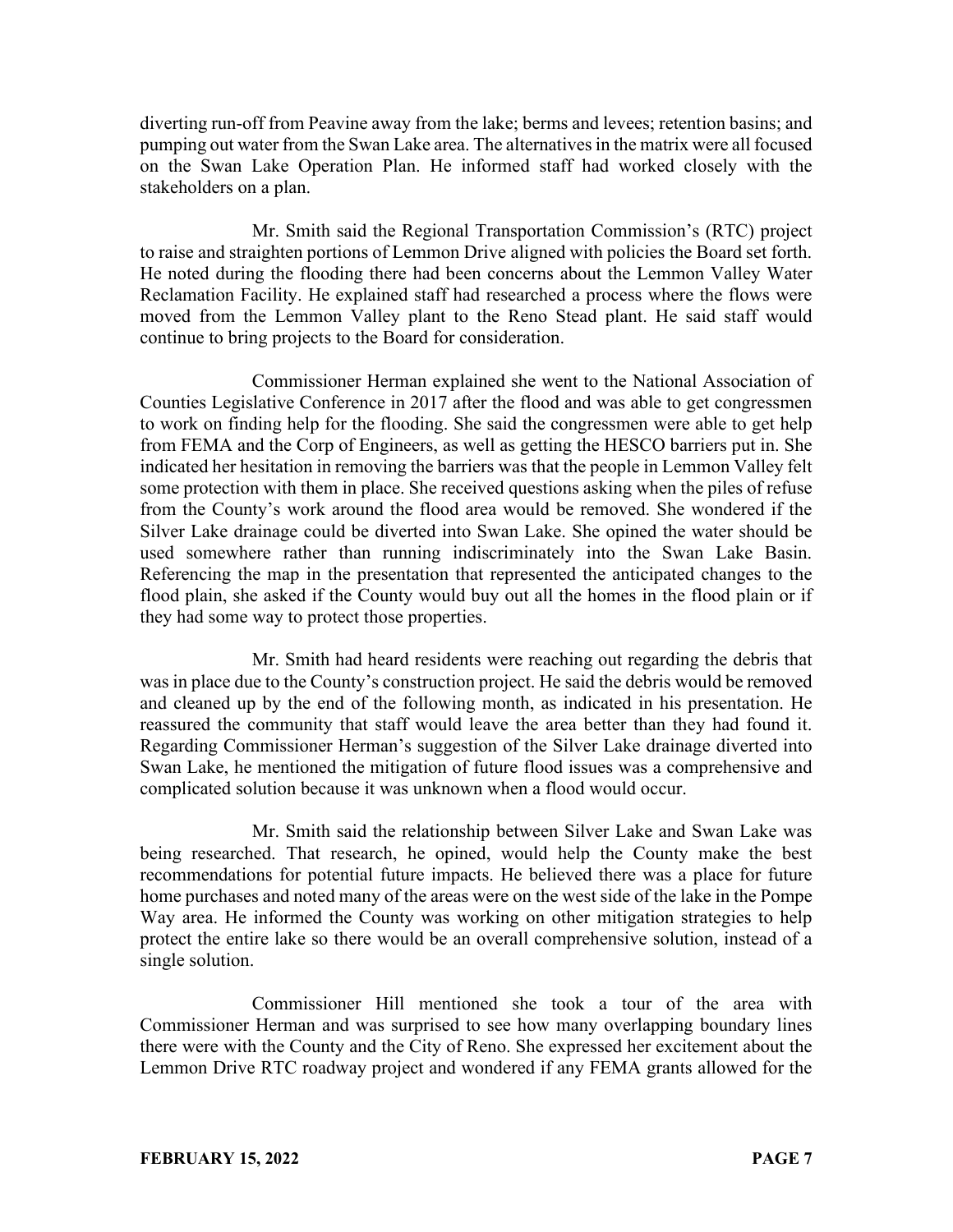beautification of the area. She asked if there were any public safety investments or pedestrian improvements the Board could support.

Mr. Smith said the RTC project had not been finalized but it included walking paths and other amenities for the community. He commented there had been a lot of discussion about providing amenities for the community. Another focus, he mentioned, was the wildlife around Swan Lake. He mentioned they were working with partners to see what opportunities could be brought to enhance the wildlife and wetlands components. After meeting with Ducks Unlimited, he thought there was an opportunity for something that would add to the quality of life and wildlife in the community.

Commissioner Lucey asked if the infrastructure was still in place for dewatering off the northern side of Lemmon Drive. Mr. Smith responded Washoe County had collaborated with City of Reno on the American Flat property, and City of Reno put a pipeline pump system in. He thought City of Reno planned to keep that infrastructure in place but do something different with it to get rid of the exposed pipe.

Commissioner Lucey mentioned there had been discussions about utilizing effluent water from Swan Lake and the sewer treatment plants to help properties in the north held by the Bureau of Land Management, and in the northeast held by the Reno-Sparks Indian Colony and the Hungry Valley Tribe. This, he noted, would help them provide Class A water to those areas and reduce burdens on Swan Lake. He asked if conversations had continued with the tribes regarding the matter. Mr. Smith thought there were opportunities to tie in other export strategies, such as putting in pumps and piping to take water toward the tribal areas. He said it was unknown how the water would be used and the frequency of the usage but assured the tribes were a partner in the discussions.

Commissioner Lucey had conversations with the national Ducks Unlimited group regarding the matter, and he said they were interested in the area and had grant programs to procure land federally and locally. The grants would help with the preservation and restoration of riparian areas to ensure they remained a habitat for wetland and migratory birds. He was willing to facilitate the discussion between the County and Ducks Unlimited.

Commissioner Lucey agreed with Commissioner Herman that there were opportunities through south of Silver Lake towards the airport along Red Rock to put in purple pipe. He opined that would bring different pump areas into Swan Lake, which would connect the systems. He thought staff should investigate grants through the American Rescue Plan Act (ARPA) and FEMA and research public-private partnerships.

Chair Hartung asked about the timeline for decommissioning the Lemmon Valley Waste Treatment Plant. Mr. Smith said an exact schedule had not been set yet, partly due to new development. He opined some of the timing of the development would play into the design and construction of the lift stations. Washoe County's permit for the Lemmon Valley facility would expire in four years, so staff would have to research how to complete the work before the next permit was due. He explained some work had been done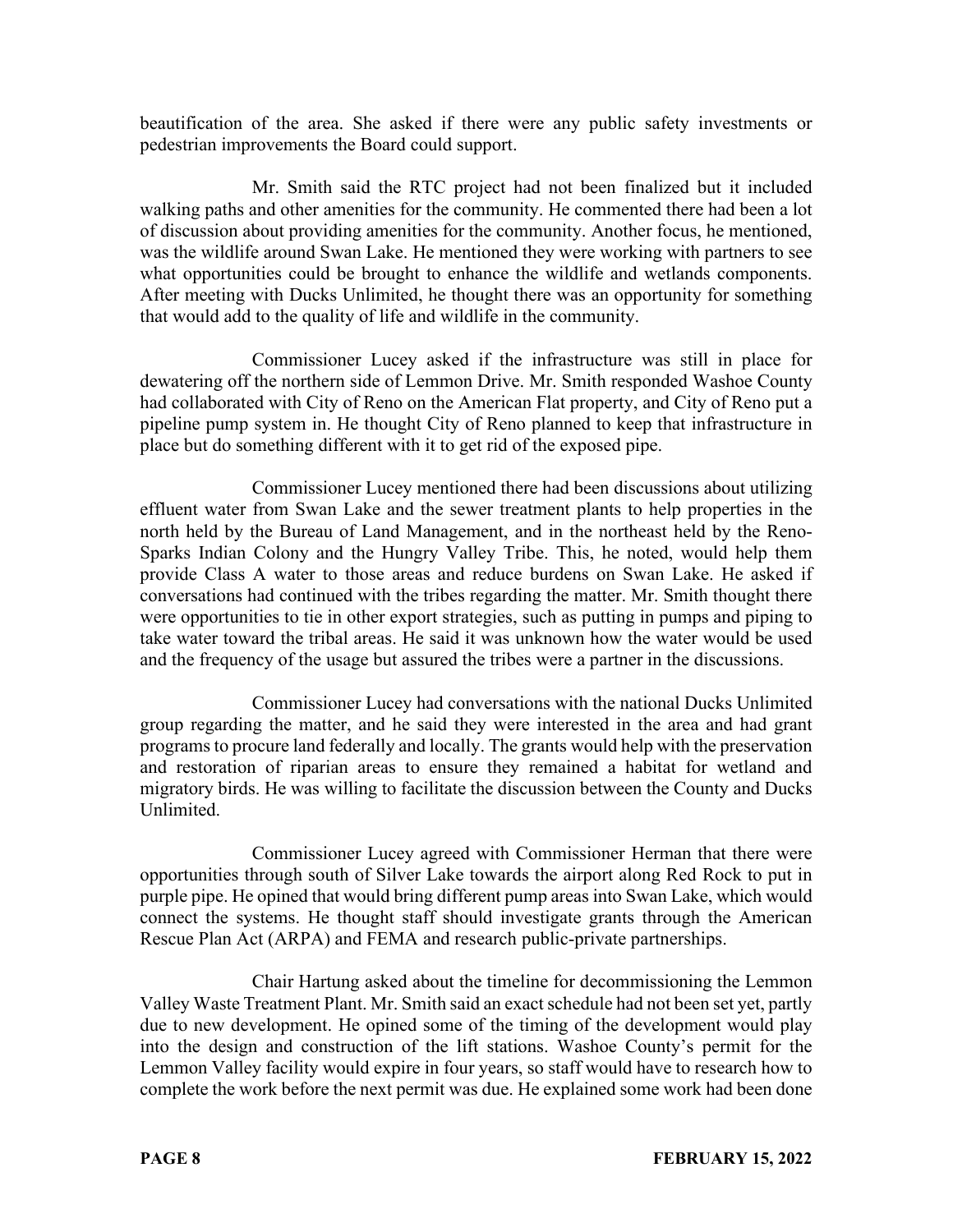regarding the financial piece and the engineering analysis, and he expected to see significant progress over the next two to five years.

Chair Hartung opined the low lake level was a good time to get work done. He had worked with Commissioner Lucey to get Lemmon Valley Drive realigned and elevated. He wondered if staff was still working on the disaster mitigation grants to cordon off the north end of Pompe Way and the south end of Patrician Drive. Mr. Smith said staff was working with Disaster Mitigation on grants. Staff was researching how to stop stormwater and flood flows and how to rectify roadside ditch issues. He explained that future projects needed to focus on mitigating the water flowing in and reducing operation and maintenance costs.

Instead of roadside ditches, Chair Hartung wondered if the County should use culvert piping that was easier to maintain. Mr. Smith noted culvert piping would be a consideration in the recommendations for the final projects.

Chair Hartung said Silver Hills agreed to retain one and a half times the water coming off their property. He noted Silver Hills also asked for their effluent back. He explained Lifestyle Homes in Silver Hills wanted all their effluent back to build an agrihood. He was supportive of the agrihood and thought it was a unique way to solve problems. He thought the development of the North Valleys was an opportunity to pay for pieces of a regional stormwater utility.

Chair Hartung reminded he worked to have the Western Regional Water Commission map the stormwater flows to give a regional look at the conveyance channels in the County. He opined it was time to work collaboratively to get a stormwater utility like the one in Spanish Springs. He said the stormwater utility was a system that worked, and it was easier to build a facility when there was no flooding. He thought the first step was to get Lemmon Valley elevated and realigned. He agreed with Commissioner Lucey regarding working with the tribes and said the tribes wanted to continue discussions about potentially receiving some of the water.

Chair Hartung wondered if an item could be brought back to the Board asking staff to pursue what a stormwater utility would look like in the North Valleys and how to fund it. Mr. Smith said staff would return to the Board with some framework and a timespan for moving forward.

Commissioner Hill recognized Chair Hartung and Commissioner Lucey's work in advocating for Lemmon Valley and ensuring the RTC would respond to the flooding. She thought their work would make a difference for the community.

Chair Hartung said it was important to begin work on researching disaster mitigation grants and getting berms put in place.

Commissioner Lucey noted a big issue coming out of the ARPA funding was the access to broadband and other infrastructure. He explained when the line for fiber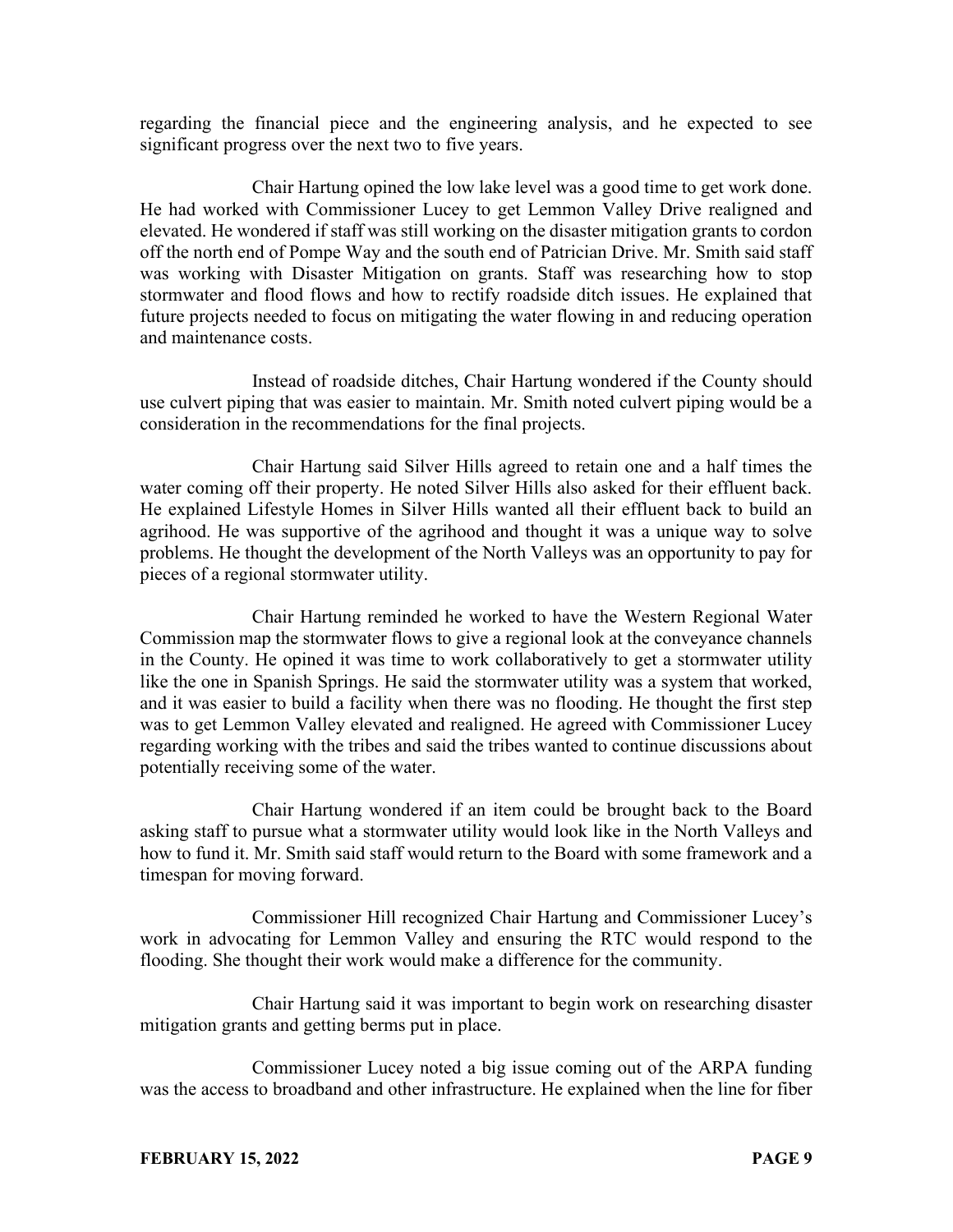was cut, it would be cut alongside other utilities like power and storm drains. The tribal community would be first in line to get a lot of that infrastructure, he said. He wanted staff to have discussions with the federal government, Nevada Department of Transportation (NDOT), and the Federal Communications Commission (FCC) regarding a possible alignment with the agencies for funding the infrastructure.

There was no public comment or action taken on this item.

# **22-0127 AGENDA ITEM 6** Public Comment.

Ms. Janet Butcher reiterated her request for the voter integrity resolution to be placed on the February 22 agenda. She questioned the integrity of elections and said her previous research into genealogy led her to believe better records were kept in 1764 than currently. Regarding the presentation from Nevada Department of Transportation, she did not understand the equity in the high registration fees she paid for a new car that did not get driven much. She believed if the government cared about trafficking, then it would stop the flow of drugs and people into the Southern border. She attended a human trafficking rally in Carson City and noted people were rude to her for standing up against human trafficking.

Ms. Elise Weatherly noted it was impossible for her to get through all her statements in the allowed three minutes. She said money was spent to stop human trafficking when it would never end. She objected to volunteer work because she had done it for decades and it never worked. She opined politicians with common sense were needed. She said people damaged her property and the Washoe County Sheriff's Office did nothing about it.

Ms. Erin Massengale voiced her support for the election integrity resolution and asked it to be placed on the February 22 agenda. She wondered why Governor Sisolak dropped the mask mandate but did not end the state of emergency. She opined the state of emergency left elected officials vulnerable if Governor Sisolak decided on additional mandates. She thought a vaccine verification system was a violation of human rights and asked the Board to pass a resolution banning it.

Ms. Melanie Sutton stated her support for the resolution and asked that it be put on the February 22 agenda. She said paper ballots and voter identification should be required for voting. She thought it was strange the equity and inclusion items in the lobby were still up and said the community was past all of that.

Mr. Donald Fossum expressed his appreciation for Chair Hartung's request that the election integrity proposal be investigated. He thought the lack of people at the meeting indicated the importance of election integrity to the community. He hoped the Board would join the community in correcting election integrity. He asked for paper ballots, the elimination of machines, and requested that everyone who signed up to be a poll worker was given the opportunity. He mentioned the debate Clark County Sheriff Joe Lombardo would participate in and said he did not want sanctuary cities.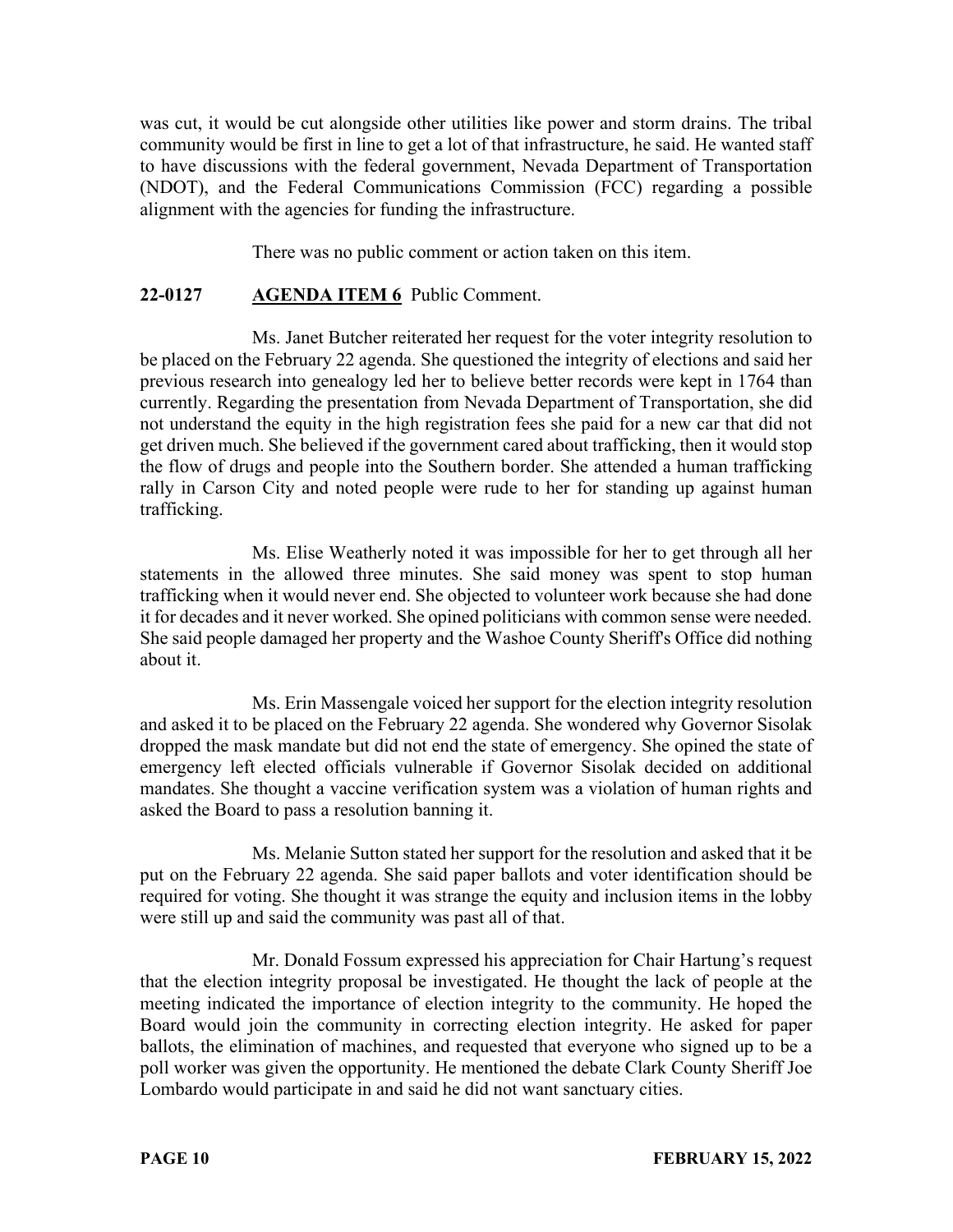### **22-0128 AGENDA ITEM 7** Announcements/Reports.

Vice Chair Hill mentioned the Tahoe Regional Planning Agency (TRPA) and the Tahoe Transportation District (TTD) were working on public transportation and roadway improvements in Lake Tahoe. She said the TRPA and the TTD were looking at the corner of 28th and North Shore and Emerald Bay as zones to have user fees on. She commented the corner of 28th would be mainly parking fees. These developments would ensure people could get to Lake Tahoe on buses and incentivize different modes of transportation. She would keep the Board posted on any updates.

Commissioner Lucey explained that Ledger8760 was a group the County partnered with to track its carbon footprint and provide that information on a public-facing platform that tracked carbon emissions on county-owned buildings and vehicles. He thought the program was a smart, forward-facing ideology and it was the right thing to do for the environment and the community. He opined the County needed to continue its work on improving the environment to avoid long-term impacts. He noted there had been a dramatic decrease in snowpack in the region during his lifetime. The program, he said, allowed the County to understand its energy use and how energy was wasted. He thought the County had a fiscal responsibility to make sure tax dollars and time was not wasted on inefficiencies within the community. He thanked the Board and staff for their support and thought the program would pay off for the County in the future.

Commissioner Lucey mentioned short-term rentals (STR) had been discussed at the last Reno-Sparks Convention and Visitors Authority (RSCVA) meeting. He hoped to work with the RSCVA to mitigate STR challenges and get funding to help offset costs for the STR program. He said the RSCVA would have a strategic planning session on March 5 to discuss transportation and tourism. They would discuss how to get individuals to the area from outside the community and how to get tourists to and from events, venues, and the airport. He mentioned the RSCVA hired consultants from Canada who had done planning and assessments across the country.

Commissioner Lucey noted the number of Nevada and California locals who participated in the Olympic Games, and he mentioned the former University of Nevada Reno student who played for the Los Angeles Rams in the Super Bowl. He was happy to see local participants in major events.

Commissioner Herman asked the North Valleys residents to attend the Citizen Advisory Board meeting held that night.

Chair Hartung recognized National Donor Day and said it was important to him. He asked anyone who was not signed up to be a donor to sign up. He asked that Doctor John Klacking, who served on the District Board of Health, speak to the Board about his research on using stem cells to grow organs.

Chair Hartung said he and Commissioner Lucey submitted a Freedom of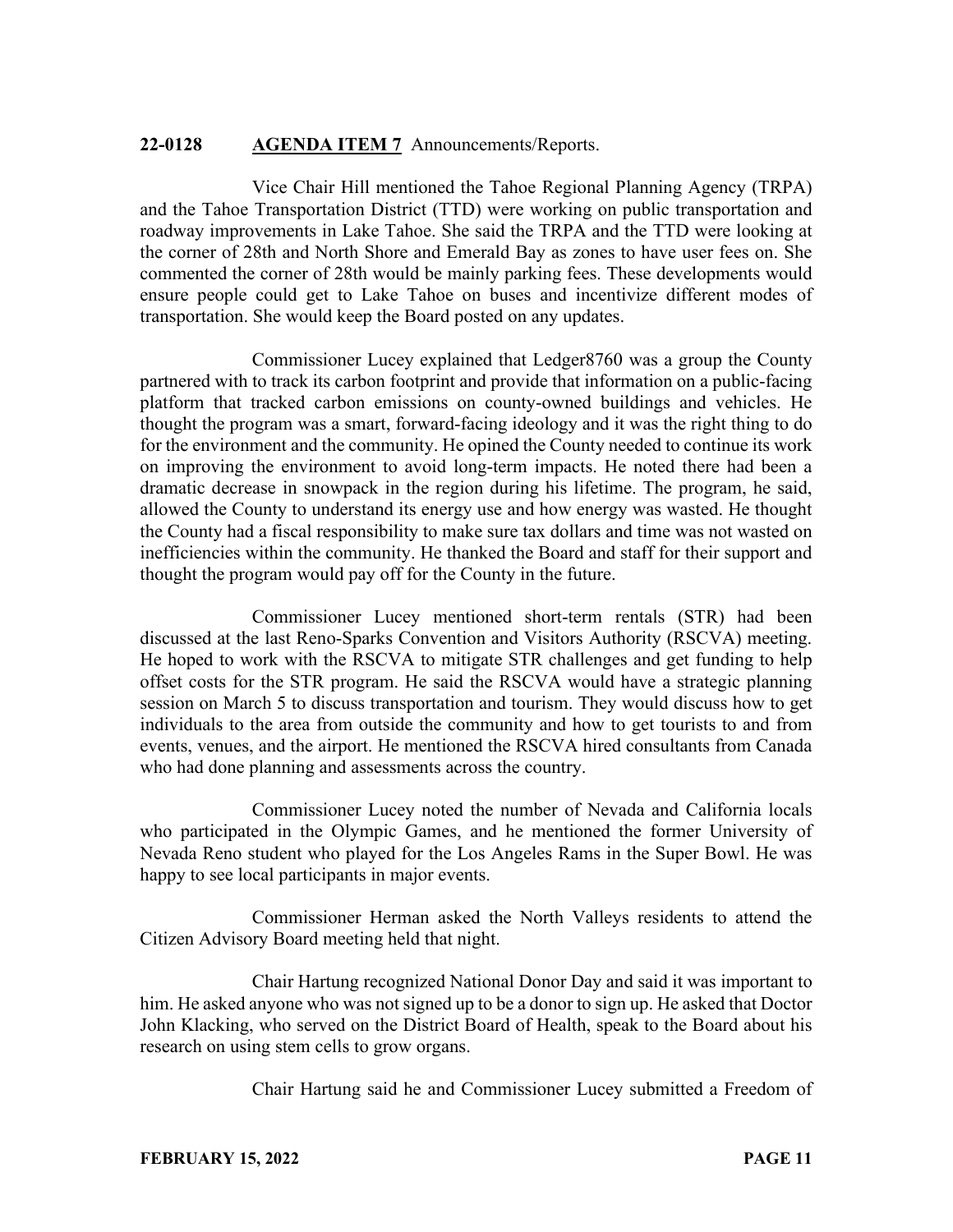Information Act request asking Nevada Department of Transportation (NDOT) for crash data on Pyramid Highway and Mt. Rose Highway. He requested to see the data NDOT used pertaining to the elimination of the advanced signal warning systems. He expressed his frustration that he had not received the requested data. He said the County had many roads with capacity problems that had not been addressed and commented he was going to ask NDOT for action.

# **DONATIONS**

- **22-0129 8A1** Recommendation to accept donations of [\$2,262.19] from various businesses, organizations and individuals for Regional Parks and Open Space programs and facilities; and direct the Comptroller's Office to make the appropriate budget amendments. Community Services. (All Commission Districts.)
- **22-0130 8B1** Recommendation to retroactively accept a donation from the Grace Community Church of Reno, a non-profit religious organization, to the Washoe County Human Services Agency in the amount of [\$701,579.09] in support of exterior and interior property improvements including furniture, fixtures and equipment of the River House at 480 Galletti Way, Sparks NV 89431, Building 14 and Building 15, on the Our Place Campus; and direct the Comptroller's Office to make the necessary budget amendments. Human Services Agency. (All Commission Districts.)
- **22-0131 8C1** Recommendation to (1) accept and acknowledge various winter clothing items, such as gloves, scarves, hats, and socks, as well as holiday trees donated to the Nevada Cares Campus holiday drive from various donors totaling an estimated market value of [\$3,000]; (2) accept and acknowledge various food snack donations from the Reno Sparks Gospel Mission Food for the Nevada Cares Campus in the estimated amount of [\$300.00]; (3) accept and acknowledge a donation from Joaquin Roces for 99 cases of 24 Nestlé® Pure Life® Purified Water bottles totaling an estimated market value of [\$1,385.01], pursuant to Washoe County Code 15.140-15.160. Manager's Office. (All Commission Districts.)
- **22-0132 8D1** Recommendation to accept donations to Washoe County Regional Animal Services in the amount of [\$11,409.66] retroactive for the period October 1, 2021 through December 31, 2021, from numerous donors (see attached list) to be used for the humane care and treatment of sick and/or injured, stray, abandoned, or at-risk animals received; express appreciation for these thoughtful contributions; and direct the Comptroller's Office to make the necessary budget amendments. Regional Animal Services. (All Commission Districts.)
- **22-0133 8E1** Recommendation to accept a donation of [\$300.00] from Fire Shows West to the Washoe County Sheriff's Office for the Citizen Corps Program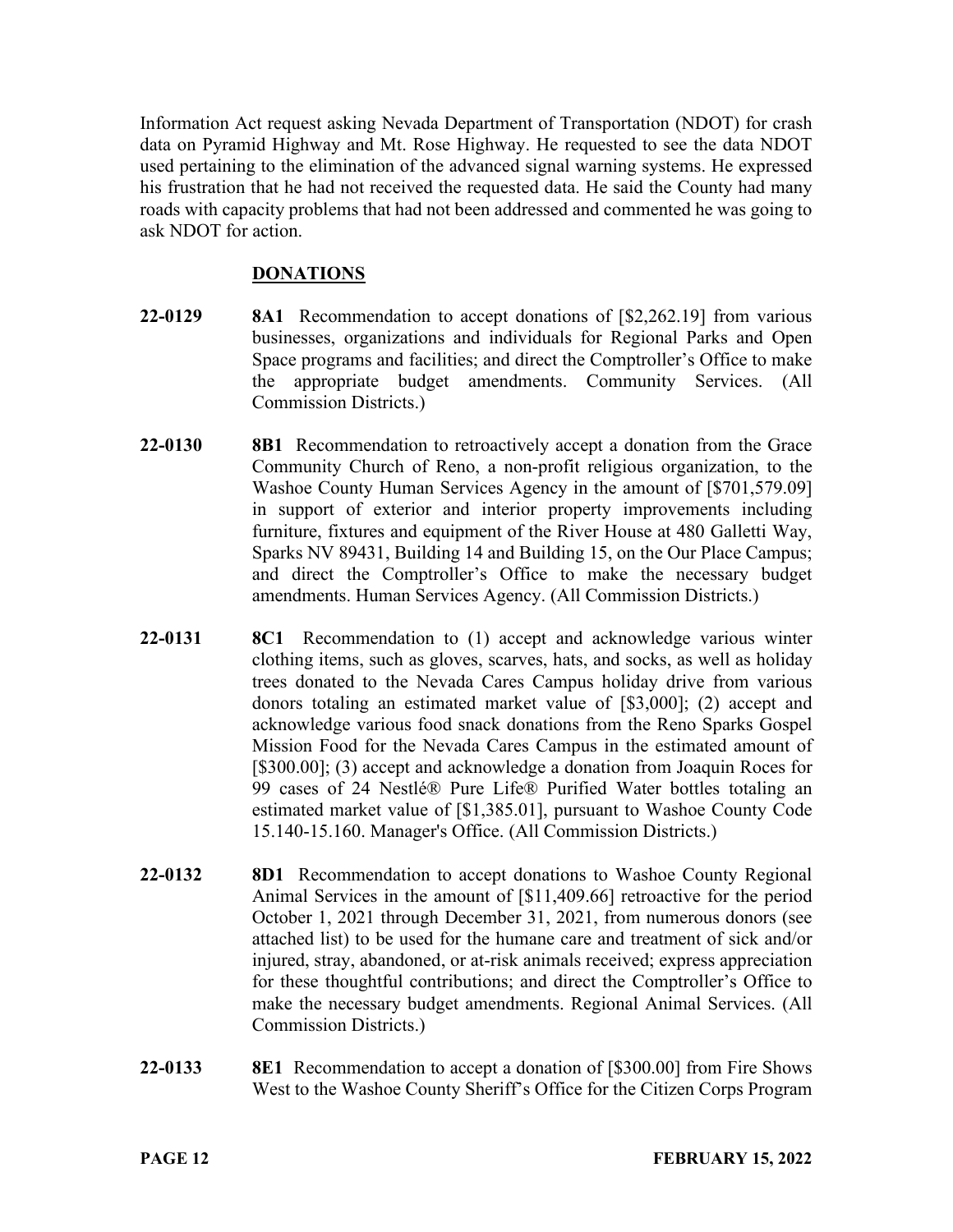(CCP), including funds to be used for food purchases & operating supplies, and, if approved, direct Comptroller's Office to make appropriate budget amendments. Sheriff. (All Commission Districts.)

There was no response to the call for public comment.

On motion by Vice Chair Hill, seconded by Commissioner Lucey, which motion duly carried on a 4-0 vote with Commissioner Jung absent, it was ordered that Agenda Items 8A1 through 8E1 be accepted.

# **CONSENT AGENDA ITEMS** – **9A1 THROUGH 9B1**

- **22-0134 9A1** Approval of minutes for the Board of County Commissioner's regular meeting of January 11, 2022. Clerk. (All Commission Districts.)
- **22-0135 9A2** Acknowledge the communications and reports received by the Clerk on behalf of the Board of County Commissioners, including the following categories: Communications; Monthly Statements/Reports; and Executed Contracts. Clerk. (All Commission Districts.)
- **22-0136 9B1** Recommendation to approve, pursuant to NRS 244.1505, Commission District Special Fund disbursement in the amount of [\$3,900] for Fiscal Year 2021-2022; District 1 Commissioner Alexis Hill recommends a [\$3,900] grant to the Washoe County Homelessness Services Continuum of Care administration --a government entity—to support providing each unsheltered individual, who participates in the Point in Time (PIT) count, with a \$5 McDonalds gift card at the time of the count, as incentive to participate; approve Resolution necessary for same; and direct the Comptroller's Office to make the necessary net zero cross fund and/or cross function budget appropriation transfers. Manager's Office. (Commission District 1.)

Commissioner Lucey acknowledged Vice Chair Hill's disbursement to the Washoe County Homelessness Services Continuum of Care administration. He said the point in time count was important for the collection of data and the identification of federal government funding opportunities. He thanked Vice Chair Hill for her continued dedication to the homeless community.

There was no response to the call for public comment on the Consent Agenda Items listed above.

On motion by Commissioner Lucey, seconded by Commissioner Herman, which motion duly carried on a 4-0 vote with Commissioner Jung absent, it was ordered that Consent Agenda Items 9A1 through 9B1 be approved. Any and all Resolutions or Interlocal Agreements pertinent to Consent Agenda Items 9A1 through 9B1 are attached hereto and made a part of the minutes thereof.